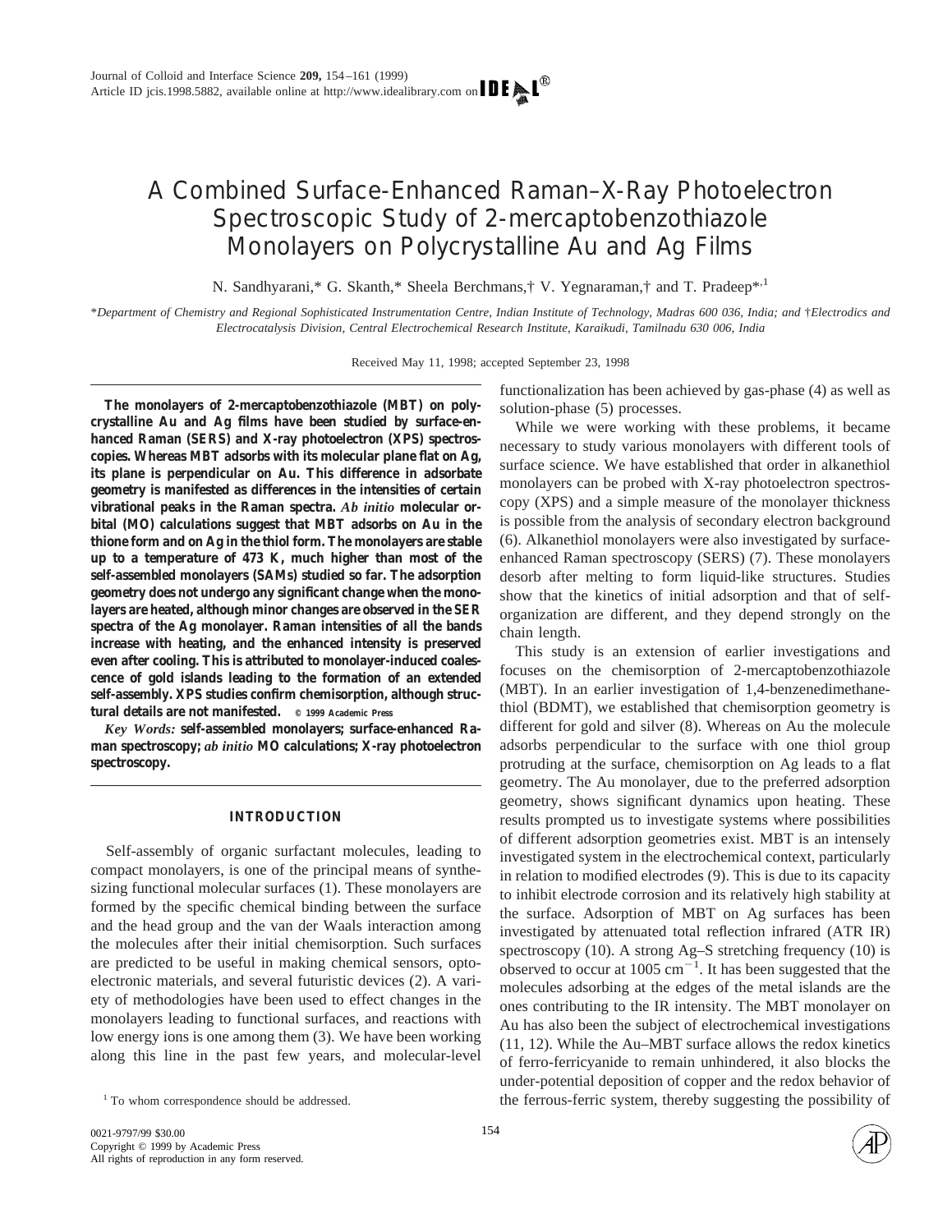using SAM for distinguishing between inner- and outer-sphere electron transfer reactions (12).

In the following, we present a surface-enhanced Raman spectroscopic (SERS) investigation of MBT monolayers on polycrystalline Au and Ag films. Adsorption of MBT on Ag has been the subject of three previous SERS investigations (13–15). Ohsawa and Suetaka (15) conclude that MBT adsorbs in the thiol form on Ag. A SERS study of MBT adsorption on Ag subcolloidal particles (14) suggests an adsorption geometry in which the sulfur atoms chemisorb on Ag. Adsorption of the related molecule, 2-mercaptobenzimidazole (MBI) on Au and Ag was also investigated by SERS (16). Exposure of this molecule on the surface at room temperature leads to an initial chemisorption. Whereas on Ag warming the surface leads to reaction, on Au the adsorption geometry undergoes a drastic change. Subtle differences in the Raman spectra were used to infer the structural changes. SERS of MBI adsorption on Cu was investigated by Xue and Zhang as well (17). Benzimidazole has also been investigated by inelastic electron tunneling spectroscopy (IETS)  $(18)$ .

An analysis of SERS of the MBT monolayers on the basis of published SERS selection rules (19–21) conclusively establishes a near-perpendicular molecular geometry for Au and an almost parallel geometry for Ag. Variable temperature measurements definitively establish the high stability of the monolayer system much higher than most of the monolayers studied so far. Temperature-dependent variations in geometry are minimal for both the surfaces investigated. However, monolayer-assisted annealing of the gold islands occurs, leading to the formation of a denser molecular assembly. This leads to an enhancement in the total Raman intensity upon heating and subsequent cooling. This effect is particularly noticeable on Au, whereas in Ag annealing appears to create different adsorption geometries. XPS investigations compliment the SERS data.

#### **EXPERIMENTAL**

Details of the experimental procedure for the preparation of SERS active surfaces has been described in detail earlier (22). Briefly, the methodology involves sputter coating of Au or Ag of 2000 Å thickness on an oxidized aluminium foil in an Edwards sputter coater. Scanning electron microscopic (SEM) investigation of the evaporated films shows corrugations of submicrometer dimensions. Monolayers were prepared by following well-established procedures (2). One millimolar solution of MBT in absolute ethanol was exposed to freshly evaporated films overnight. After removal from the solution, films were washed with absolute ethanol. The films were mounted on the spectrometer immediately after removal from the solution. Raman spectra were measured with an FRA 106 FT-Raman accessory of a Bruker IFS 66V FT-IR spectrometer. An Nd-YAG laser (1064 nm) was used as the primary excitation source. Each spectrum was measured with 500 scans and acquisition took about 35 min. Variable temperature spectra



**FIG. 1.** (A) Normal Raman spectrum of (a) MBT solid and SER spectra of MBT monolayers on (b) Au and (c) Ag surfaces. (B) C–H regions of the above.

were measured with a home-built heater and a programable temperature controller. X-ray photoelectron spectra were recorded with a VG ESCALAB Mk II spectrometer with unmonochromatized  $MgK\alpha$  radiation. In order to minimize beam-induced damage, the X-ray flux was kept low (electron power, 70 W). However, due to poor signal quality, the acquisition time had to be high, and we do not rule out beaminduced damage completely. No X-ray-induced desorption was observed in the experiment. *Ab initio* MO calculations were performed with the Gaussian 94 program (23) using the 6-31G\* basis set (24, 25).  $C_s$  geometry was assumed for the calculations and all the molecular parameters were optimized in the calculation. Optimized molecular parameters were used as input for frequency calculations.

### **RESULTS AND DISCUSSION**

Figure 1 shows the normal Raman (NR) spectrum of MBT and SER spectra of MBT monolayers on Au and Ag. The SER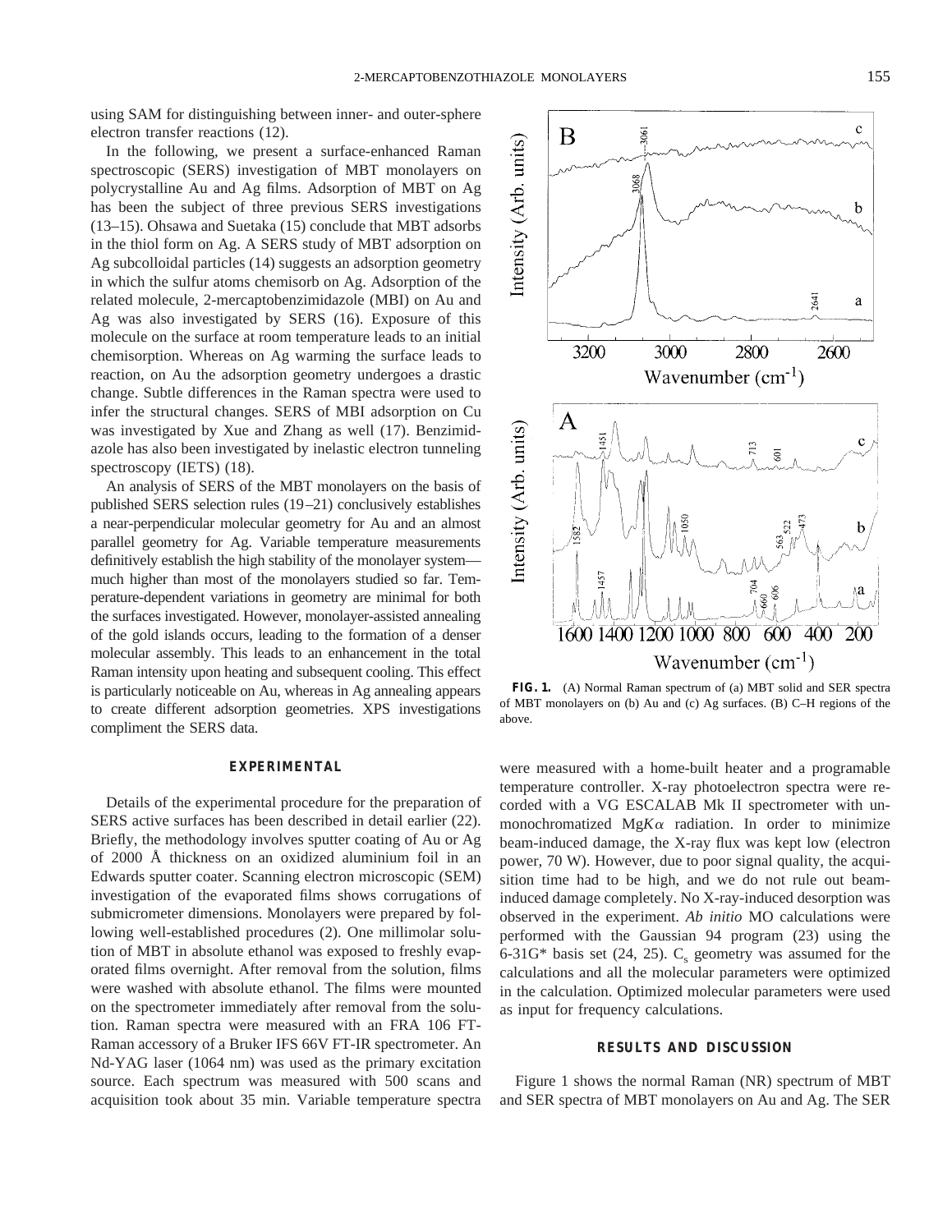

**FIG. 2.** The schematic molecular geometries of the (A) thiol and (B) thione forms of MBT. Molecular parameters from *ab initio* MO (HF/6-31G\*) calculations are given in Table 2.

spectra are strikingly different from that of the solid, which indicates that only the adsorbed species are contributing to the intensity. The spectra of both the monolayers are different, which also reaffirms this point. In order to understand the spectrum, we performed *ab initio* MO calculations. MBT could exist in both thiol and thione forms and calculations were performed on both these forms. Figure 2 shows the schematic molecular geometries of the thiol and thione forms and Table 1 lists the optimized molecular parameters of these structures from calculations. The molecular geometries in these forms are substantially similar except for the N1-C2 and C2-S10 bond lengths. Concomitant changes are seen in the corresponding bond angles. Consequently, we see only minor changes in the computed Raman spectra of the two forms. Table 2 lists the scaled Raman frequencies of both the forms, as well as the experimental values for Ag and Au monolayers. In order to make these assignments, our spectra were compared with the IR and Raman spectra of related compounds, benzimidazole (26) and 2-amino-6-nitro benzothiazole (27).

All the frequencies are downshifted upon adsorption, as one would expect. Another feature is the broadening of all the peaks. Both aspects are characteristic of chemisorption. While the first effect is due to either dissociative chemisorption or metal–adsorbate charge transfer, the later is due to the presence of additional states at Fermi energy due to bonding and the presence of additional relaxation channels (28).

The striking feature that comes to immediate attention is the substantial changes in the C–H region of the monolayers (Fig. 1B). A normal Raman (NR) spectrum of MBT shows a weak peak at  $2641 \text{ cm}^{-1}$  attributed to the S–H stretch. This completely vanishes upon adsorption. The  $3068 \text{--} \text{cm}^{-1}$  band in the NR spectrum is attributed to the aromatic C–H stretches. The asymmetry of the peak shape is indicative of nondegenerate vibrations from the different C–H bonds. A number of other weak bands could be understood in terms of combinations. Whereas the C–H stretching mode in the monolayer is intense in Au, it is almost absent in Ag. In certain samples, we have, however, observed a weak feature in this region. In both the monolayers, the peak appears at almost the same value, red shifted by as much as 7  $cm^{-1}$  in the monolayers from the spectrum of the solid.

The rather abrupt change in intensity is understandable from the published SERS selection rules (19–21), which enhance vibrations whose polarizability tensor components are perpendicular to the surfaces. If MBT were to adsorb such that its molecular plane is perpendicular to the surface, the component of the polarizability tensor of the aromatic C–H stretching modes normal to the surface will be larger in magnitude. But if the molecular plane is parallel to the surface, the polarizability tensor will have only a very weak component perpendicular to the surface. On the basis of this argument, adsorption geome-

**TABLE 1**

| <b>Optimized Molecular Parameters of Thiol and Thione Forms of</b>        |  |  |
|---------------------------------------------------------------------------|--|--|
| MBT Obtained from HF/6-31G* Calculations <sup>a</sup> (See Fig. 2 for the |  |  |
| <b>Numbering Scheme.)</b>                                                 |  |  |

| Thiol | Thione |
|-------|--------|
| 3.035 | 3.022  |
| 1.265 | 1.341  |
| 1.758 | 1.758  |
| 1.750 | 1.761  |
| 1.388 | 1.383  |
| 1.380 | 1.385  |
| 1.397 | 1.390  |
| 1.392 | 1.384  |
| 1.390 | 1.389  |
| 1.763 | 1.650  |
| 88.0  | 91.8   |
| 119.1 | 125.1  |
| 110.2 | 117.6  |
| 116.8 | 108.9  |
| 124.1 | 125.9  |
|       |        |

*<sup>a</sup>* Distance is in Å units, and interatomic angle is in degrees. Torsional angles are not given since a  $C_s$  geometry is assumed.<br>*b* R refers to distances and A refers to angles.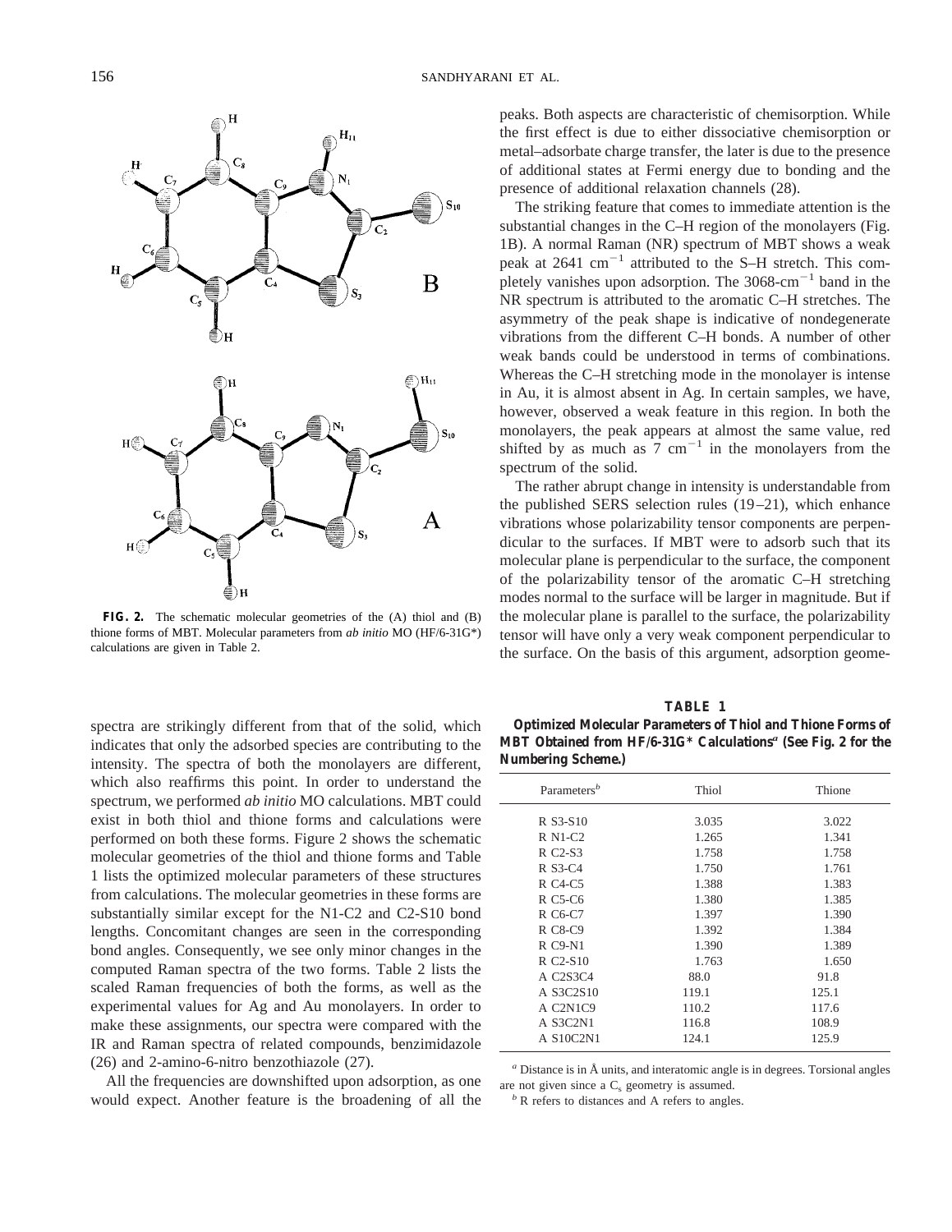| TABLE 2                                                                                                                           |
|-----------------------------------------------------------------------------------------------------------------------------------|
| Observed and Scaled (Multiplied by 0.9) Theoretical Normal Raman Frequencies (in $cm^{-1}$ ) of 2-mercaptobenzothiazole Solid and |
| SER Frequencies (in $cm^{-1}$ ) of MBT Monolayers on Au and Ag Surfaces                                                           |

| Assignment <sup>a</sup>       | Experimental values           |                          | From theoretical<br>calculations |                                |                            |                             |                          |
|-------------------------------|-------------------------------|--------------------------|----------------------------------|--------------------------------|----------------------------|-----------------------------|--------------------------|
|                               | IR                            | Raman                    | Thiol                            | Thione                         | Benzimidazole <sup>b</sup> | MBT on Au                   | MBT on Ag                |
| $\nu\mathrm{NH}$              |                               |                          |                                  | 3474                           |                            |                             |                          |
|                               | 3112                          |                          |                                  |                                |                            |                             |                          |
| $\nu$ CH                      | 3077                          | 3068                     | 3060                             | 3059                           | 3068                       | 3061                        | 3062                     |
| $\nu{\rm CH}$                 | 3040                          | 3041                     | 3051                             |                                |                            | $\overline{\phantom{0}}$    |                          |
| $\nu{\rm CH}$                 | $\overline{\phantom{0}}$      | $\overline{\phantom{m}}$ | 3040                             | 3040                           |                            |                             |                          |
| $\nu{\rm CH}$                 | 2962                          | 2962                     | 3028                             | 3032                           |                            |                             |                          |
|                               | 2893                          | 2890                     |                                  |                                |                            |                             |                          |
|                               | 2839                          | 2837                     |                                  |                                |                            |                             |                          |
| $\nu$ SH                      | $\overline{\phantom{0}}$      | 2641                     | 2647                             |                                |                            |                             |                          |
| $\nu CC$                      | 1640                          | 1601                     | 1621                             | 1624                           | 1621                       | $\overline{\phantom{0}}$    | 1586                     |
| $\nu CC$ ip                   | 1594                          | 1582                     | 1589                             | 1608                           | 1588                       | 1579                        | 1559                     |
| $\nu\mathrm{CN}$              | $\overbrace{\phantom{12333}}$ |                          | 1557                             | $\overbrace{\phantom{123321}}$ | $\overline{\phantom{0}}$   |                             |                          |
|                               | $\equiv$                      |                          |                                  |                                | 1541                       |                             |                          |
| $\nu CC$                      | 1496                          | 1495                     | $\overline{\phantom{0}}$         | 1499                           | 1496                       | $\overbrace{\hspace{15em}}$ |                          |
| $\nu CC$ ip                   | 1455                          | 1457                     | 1462                             | 1476                           | 1459                       | 1451                        | 1451                     |
| $\nu CC$                      | 1432                          |                          |                                  | 1431                           |                            | 1408                        | 1389                     |
|                               |                               | 1423                     |                                  |                                | 1410                       |                             |                          |
| $\nu\mathrm{CN}$              | 1319                          | 1318                     |                                  | $\overline{\phantom{0}}$       | $\overline{\phantom{0}}$   | 1313                        | 1317                     |
| $\nu CC$                      | 1282                          | 1270                     | 1276                             | 1269                           | 1302                       | 1268                        | 1276                     |
| $\nu CC$                      | 1244                          | 1252                     | $\overline{\phantom{m}}$         | 1264                           | 1247                       | 1240                        | 1242                     |
| $\delta\mathrm{CH}$           |                               |                          | 1235                             | 1224                           | $\overline{\phantom{m}}$   |                             |                          |
| $\delta\text{CH}_{\text{ip}}$ |                               |                          | 1213                             | 1213                           | 1202                       |                             |                          |
| $\delta\text{CH}_{\text{ip}}$ | 1148                          | 1156                     | $\overline{\phantom{0}}$         | $\overline{\phantom{0}}$       | 1157                       | $\equiv$                    | $\qquad \qquad$          |
| $\delta\mathrm{CH}$           | 1125                          | 1130                     | 1126                             | 1124                           | 1135                       | 1131                        | 1130                     |
| $\delta$ CH                   |                               |                          | 1102                             | 1101                           |                            | $\equiv$                    | $\overline{\phantom{0}}$ |
| $\delta$ CH ip                | 1077                          | 1074                     | 1076                             | 1068                           |                            | 1100                        | 1076                     |
| $\delta$ CH ip                |                               | 1050                     | $\overline{\phantom{0}}$         | $\overline{\phantom{0}}$       |                            | 1050                        |                          |
| $\nu$ CN                      | 1034                          | 1029                     | 1035                             | 1030                           |                            |                             | $\overline{\phantom{0}}$ |
| $\delta$ CCC                  | 1011                          | 1013                     | $\overline{\phantom{m}}$         | $\overline{\phantom{0}}$       | 1004                       | 1010                        | 1011                     |
| $\delta$ CH                   |                               |                          | 1006                             | 1008                           |                            |                             |                          |
| $\delta$ CH                   |                               |                          | 1005                             | 1003                           | $\overline{\phantom{0}}$   |                             |                          |
| $\delta\mathrm{CH}$           | 949                           | 932                      | 967                              | 959                            | 958                        |                             | $\equiv$                 |
| $\delta$ CSH                  |                               |                          | 909                              |                                |                            |                             |                          |
| $\delta{\rm CH_{op}}$         | 867                           | 865                      | 880                              | 874                            | 885                        | 865                         | 868                      |
| $\delta$ NH                   | $\overline{\phantom{0}}$      |                          | $\overline{\phantom{0}}$         | 843                            |                            |                             |                          |
| $\delta\mathrm{CH}$           |                               |                          | 840                              |                                | 835                        |                             |                          |
| $\delta{\rm CH_{op}}$         | 750                           | 756                      | 771                              | 762                            | 769                        | 753                         | 758                      |
| $\delta\mathrm{CH}$           | $\overline{\phantom{0}}$      |                          | 735                              | 723                            |                            | $\equiv$                    | $\overline{\phantom{0}}$ |
| $\nu\mathrm{CS}$              |                               | 704                      | 693                              | 694                            |                            |                             | 713                      |
| $\nu\mathrm{CS}$              |                               | 662                      | 639                              | 650                            |                            | 706<br>673                  |                          |
|                               | 667                           |                          |                                  |                                |                            |                             |                          |
| $\nu\text{CS}$                | 603                           | 606                      | 592                              |                                |                            |                             | 601                      |
| $\delta$ CNH                  | $\overline{\phantom{0}}$      |                          | $\overline{\phantom{0}}$         | 601                            |                            |                             |                          |
| $\delta\text{CSH}$            | 568                           |                          | 583                              | $\overline{\phantom{0}}$       |                            |                             |                          |
| $\delta\mathrm{CNH}$          | $\overline{\phantom{0}}$      |                          | $\overline{\phantom{0}}$         | 552                            |                            | 563                         |                          |
| $\delta\mathrm{CH}$           | 523                           |                          | 523                              | $\overline{\phantom{0}}$       |                            | $\overline{\phantom{0}}$    |                          |
| $\delta \rm NH$               | $\overline{\phantom{0}}$      | —<br>—                   |                                  | 521                            |                            | 522                         | $\overline{\phantom{0}}$ |
| $\delta\mathrm{CH}$           | 500                           | 500                      | 493                              | $\overline{\phantom{0}}$       |                            | 499                         | 506                      |
| $\nu\text{CS}$                |                               |                          | $\overline{\phantom{0}}$         | 486                            |                            | 473                         |                          |
| $\delta\mathrm{CH}$           | 422                           | 417                      | 433                              | 425                            |                            | $\overline{\phantom{0}}$    | 432                      |
| $\delta\mathrm{CH}$           |                               | 394                      | $\overline{\phantom{m}}$         | 383                            |                            | 394                         | 395                      |
| $\delta\mathrm{CH}$           |                               | 378                      | 377                              | 374                            |                            |                             | $\overline{\phantom{0}}$ |
| $\delta$ CSH                  |                               | $\overline{\phantom{0}}$ | 358                              | $\overline{\phantom{0}}$       |                            |                             | $\overline{\phantom{0}}$ |
| $\delta\mathrm{CH}$           |                               | 289                      | 294                              | 281                            |                            | 267                         | 310                      |
| $\delta\text{SH}$             |                               | 213                      | 209                              | 204                            |                            | 204                         | 205                      |
|                               |                               |                          |                                  |                                |                            |                             |                          |

<sup>*a*</sup> The designation ip refers to the in-plane vibrations, and op refers to the out-of-plane vibrations. The designation  $\delta$  refers to bending vibrations, and  $\nu$  to stretching vibrations.

*b* From Ref. (26). Assignments listed in this paper for the low frequency modes (below 769 cm<sup>-1</sup>) are different from those in Ref. (26) and, therefore, are not listed.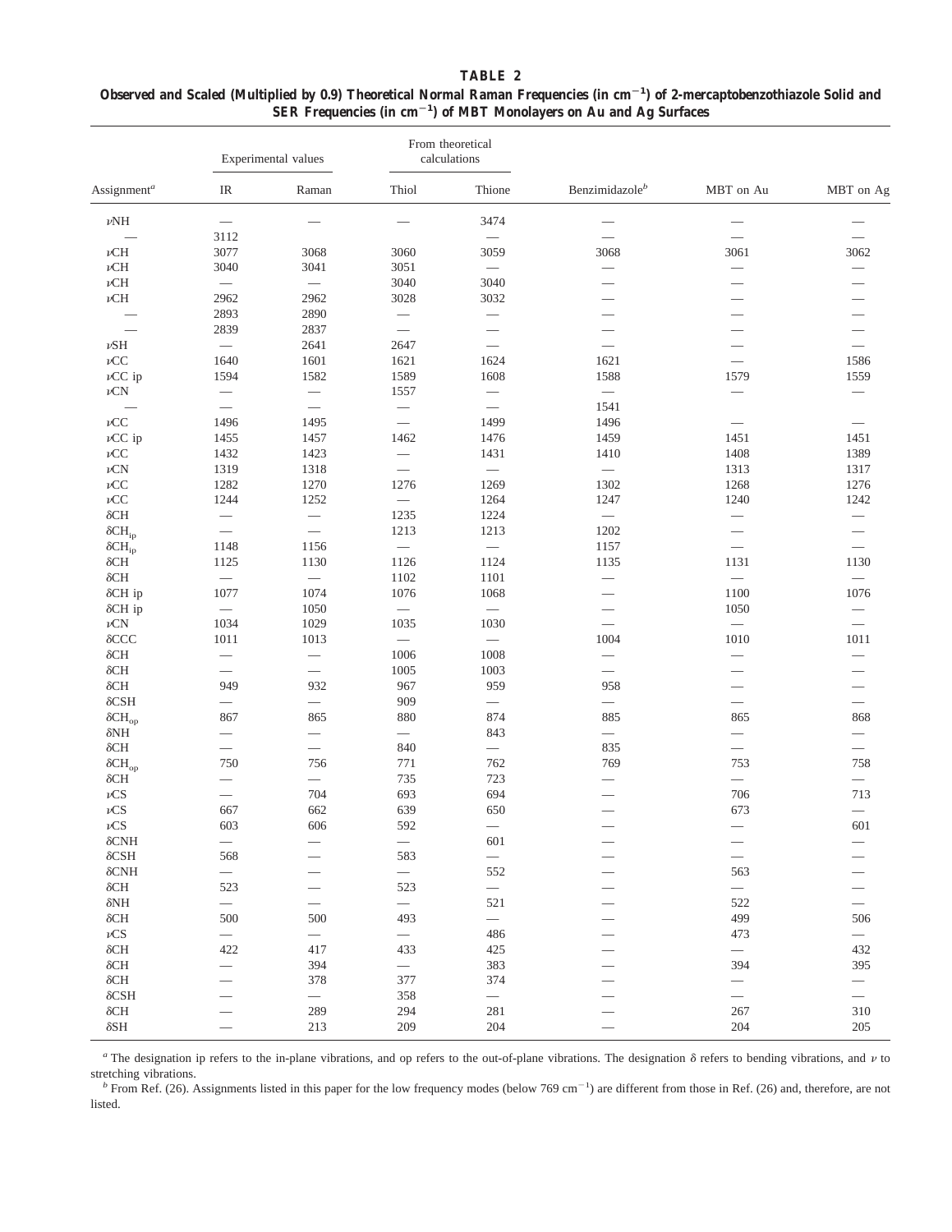tries of many of the organic systems have been evaluated (19, 21, 29, 30). An extension of the same argument would suggest that the molecular plane of MBT is perpendicular to the surface in Au but is flat on Ag. However, this would not completely define the adsorption geometry since there are two sulfur atoms and either or both of them could be involved in bonding. Analysis of the low-frequency region is necessary to resolve this issue.

The in-plane C–C stretching mode of MBT is observed at  $1582 \text{ cm}^{-1}$ . We observed substantial difference in intensity of these bands in both the monolayers. Whereas it is strong in Au, the intensity has decreased by an order of magnitude in Ag. This variation again could be interpreted in terms of SERS selection rules since this mode is along the molecular plane. The changes observed in the  $C=$ C as well as the C–C stretching regions are attributable to the same cause. In particular, note the substantial difference in intensity of the band at 1451  $cm^{-1}$  in Au and Ag monolayers. Similar effects are also seen in the in plane C–H bending region. Whereas the band at 1050  $cm^{-1}$  is of medium intensity in Au, it is completely absent in the Ag monolayer. SER spectra of adsorbed benzene and its derivatives studied by Gao and Weaver (31) and Gao *et al.* (32) also show this difference in intensities of in-plane and out-ofplane modes. In a flat adsorbate geometry, the in-plane modes decrease in intensity and the out-of-plane modes increase in intensity. This difference in the in-plane and out-of-plane modes has been elegantly used to conclude the preferential adsorbate geometry in a number of systems. Similar results are also available from the group of Kim *et al.* (33, 34).

Moreover, the difference in adsorption geometry of MBT on Ag and Au surfaces receives corraborative evidence from the voltametric characteristics of the two surfaces. One could expect this difference in adsorption geometry to result in an MBT monolayer that is less porous on Ag compared to that on Au (see below). This is substantiated by the observation (35) of ferro/ferricyanide redox kinetics becoming somewhat sluggish on Ag-MBT while remaining unhindered on Au-MBT.

The foregoing suggests that MBT is flat on Ag and perpendicular on Au. However, there can be several possible ways of surface binding. A qualitative understanding of the type of bonding is possible from the analysis of the C–S region. In the NR spectrum of MBT, this region shows three bands at 704, 662, and 606 cm<sup>-1</sup>. The peak at 704 cm<sup>-1</sup> is observed in both the surfaces and is assigned to one of the C–S modes of the heterocyclic ring system, and the shifts are not significant. The peak at  $662 \text{ cm}^{-1}$  occurs in Au but not in Ag. On the contrary, the 606 cm<sup> $-1$ </sup> peak is absent in Au but is present in Ag. A closer examination shows the emergence of other features in the 450 to 600  $\text{cm}^{-1}$  region in the Au monolayer which also may have some C–S contribution. An analysis of this region requires support from theoretical calculations.

Theoretical calculations of the thiol geometry give three possible C–S vibrations. In increasing order of frequency, these vibrations are due to C4-S3, C2-S3, and C2-S10, respectively



**FIG. 3.** Variable temperature SER spectra of MBT monolayer on Au. Parts (a), (b), (c), (d), (e), (f), (g), and (h) represent temperatures 298, 323, 348, 373, 398, 423, 448, and 473 K, respectively. Part (i) shows the spectrum upon cooling to room temperature. The C–H region is not shown where corresponding changes are observed.

(see Fig. 2 for the structure). The C2-S3 vibration is predominantly parallel to the molecular plane and this peak changes in intensity upon adsorption on Ag, which may be attributed to changes in adsorbate orientaion. However, unlike in the C–H and C–C regions, changes in the spectral features in the C–S region are not due to differences in orientation alone. In the thione geometry, the C–S vibrations occur at significantly different positions. The first two bands are due to C–S stretches involving C2-S3 and C2-S10, respectively, in decreasing order of frequency. The third frequency is due to C4-S3 vibration. An additional C–S stretch is predicted at 486 cm<sup>-1</sup> for the thione form. The emergence of a new band around the predicted frequency region in the Au monolayer and the complete disappearance of the band at 606 cm<sup> $-1$ </sup> may be attributed to the thione structure on Au. Supportive evidence for this argument comes from the emergence of two new peaks at 563 and 522  $cm^{-1}$  attributed to C–N–H bend and N–H deformation, respectively. The N–H stretch predicted to occur at  $3474 \text{ cm}^{-1}$  is, however, not observed in the spectrum due to instrumental limitations.

In Fig. 3 we present the variable temperature SERS data of an MBT monolayer on Au. The most remarkable aspect of these data is the stability of the monolayer even up to a temperature of 473 K, much higher than the desorption temperature of alkanethiol monolayers (7). The C–S region does not exhibit any change with temperature, suggesting the absence of structural changes in the monolayer. The peak intensity of almost all features increases substantially and is particularly noticeable in the  $C=$  region. The spectrum obtained upon cooling the monolayer to room temperature is markedly different and suggests that an irreversible change has occurred. A closer examination shows that the frequencies remain at the original values but the intensities of the peaks have increased.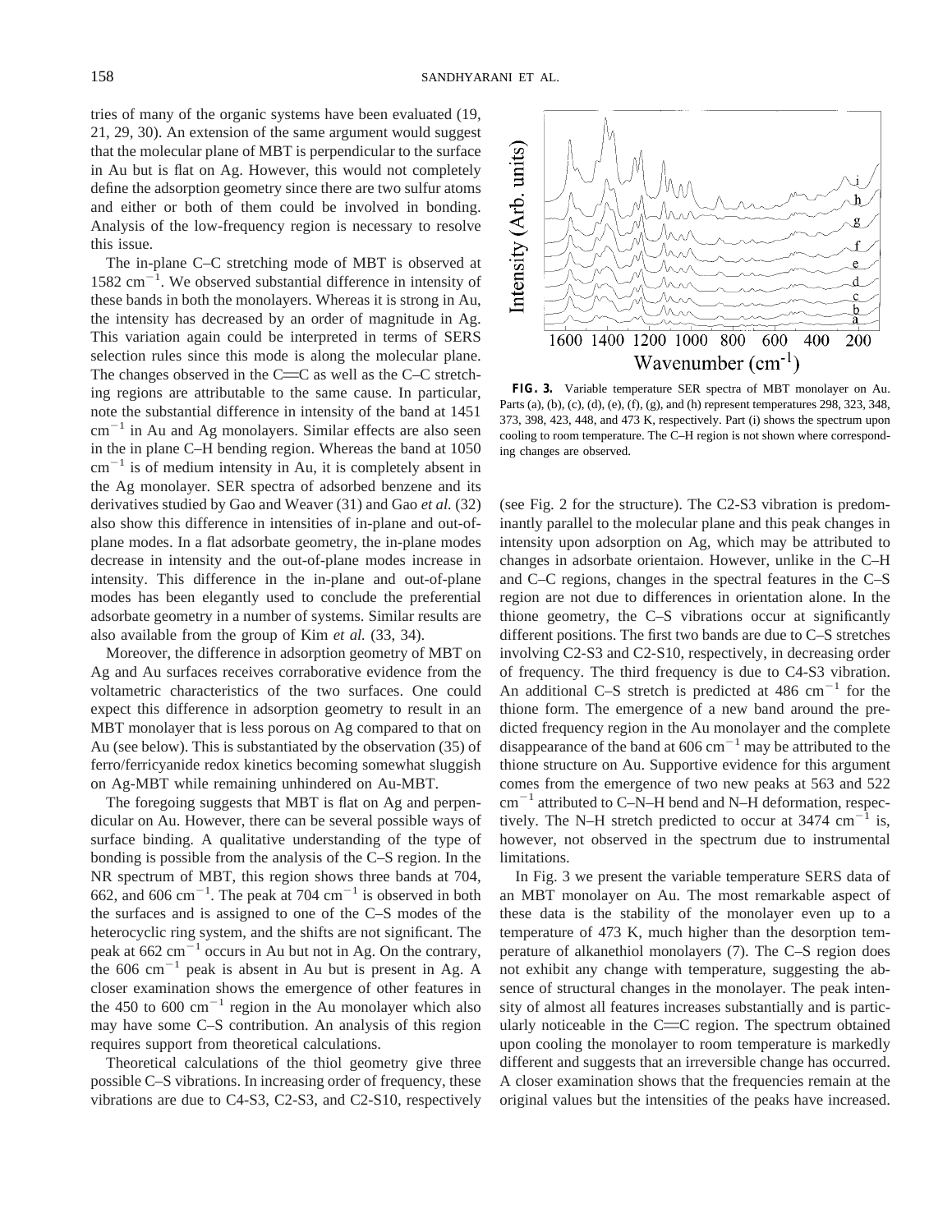

**FIG. 4.** Variable temperature SER spectra of MBT monolayer on Ag. Parts (a), (b), (c), (d), (e), (f), (g), and (h) represent temperatures 298, 323, 348, 373, 398, 423, 448, and 473 K, respectively. Part (i) shows the spectrum after cooling to room temperature.

A slightly similar effect is seen in Ag (see below). Corresponding changes are observed in the C–H region also (not shown). We attribute this to the annealing of the monolayers and the aggregation of gold islands at the surface leading to a more extended and ordered monolayer. The coalescence of Au islands upon annealing has been observed earlier in a scanning tunneling microscopic (STM) investigation (36). The annealing appears to be driven by the presence of the monolayer. It may be noted that capped gold clusters organize to form a hexagonal lattice, due to the presence of the organization of the capping molecules (37, 38). A similar effect seems to be driving the gold islands to coalesce.

The temperature dependence of the SERS spectrum of the Ag monolayer is presented in Fig. 4. Similar to the Au case, a denser monolayer is observed upon cooling. However, unlike in the case of Au, the peaks get substantially broadened. We attribute this to incomplete removal of strains in the monolayer and the possible occurrence of defects at the grain boundaries. Coalescence of islands has occurred, leading to the substantial increase in the Raman intensity. Apart from the general increase in the intensity of all bands, certain new bands are observed, particularly at 1313, 1050, and 550  $\text{cm}^{-1}$ , which could be attributed to the coexistence of other possible adsorbate geometries at the surface. Since most of the features remain at the original positions, a uniform structural change is not suggested.

It is important to note that the variable temperature measurements of the monolayers do not manifest significant changes (compared to other systems we have investigated earlier), although adsorption geometry is different in both cases. In an earlier investigation we have shown that different adsorption geometries lead to different temperature-dependent Raman spectra (8). The absence of such a variation can be due to strong surface binding and/or dense self assembly. This may be taken to suggest that, irrespective of the thione or thiol structure, surface binding is strong.

Having established the surface geometry, it is important to inquire why such a difference should occur. In both thiol and thione geometries, the S–S distances are similar, namely 3.035 and 3.022 Å, respectively (see Fig. 2 and Table 1). The preferred binding sites for alkanethiols on Au(111) are the threefold hollow sites (39). The near-neighbor threefold hollow site distances on Au(111) and Ag(111) are 2.885 and 2.890 Å, respectively. Therefore, differences in the S–S distances and the lattice constants are not the reason for the observed difference in adsorption geometry. The only reason we could attribute this to is the preferential  $\pi$  bonding on Ag and the absence of it on Au. The presence of a  $\pi$  orbital on nitrogen would also support a ring-surface  $\pi$  interaction, and therefore such an adsorbate structure is favorable for Ag.

In order to understand the nature of the chemical state of elements at the surface and to explore the changes that occur to the substrate atoms upon adsorption, we performed XPS investigations on the monolayers. The  $Au4f_{7/2}$  occurs as a single peak at 84.0 eV binding energy (BE), suggesting the absence of chemical changes of the bulk substrate atoms. The  $Ag3d_{5/2}$ occurs at 368.2 eV, which again indicates absence of changes in the bulk of the substrate. The S2*p* regions of both the monolayers are shown in Fig. 5. S2*p* occurs as a single peak at 164.0 eV BE higher than the thiolate BE normally seen for alkanethiol monolayers. The  $Au<sup>+</sup>S<sup>-</sup>$  thiolate binding leads to a S2*p* structure at 162 eV BE (40). The increase in BE is



**FIG. 5.** X-ray photoelectron spectra of MBT monolayers on Au (a) and Ag (b) in the S2*p* region.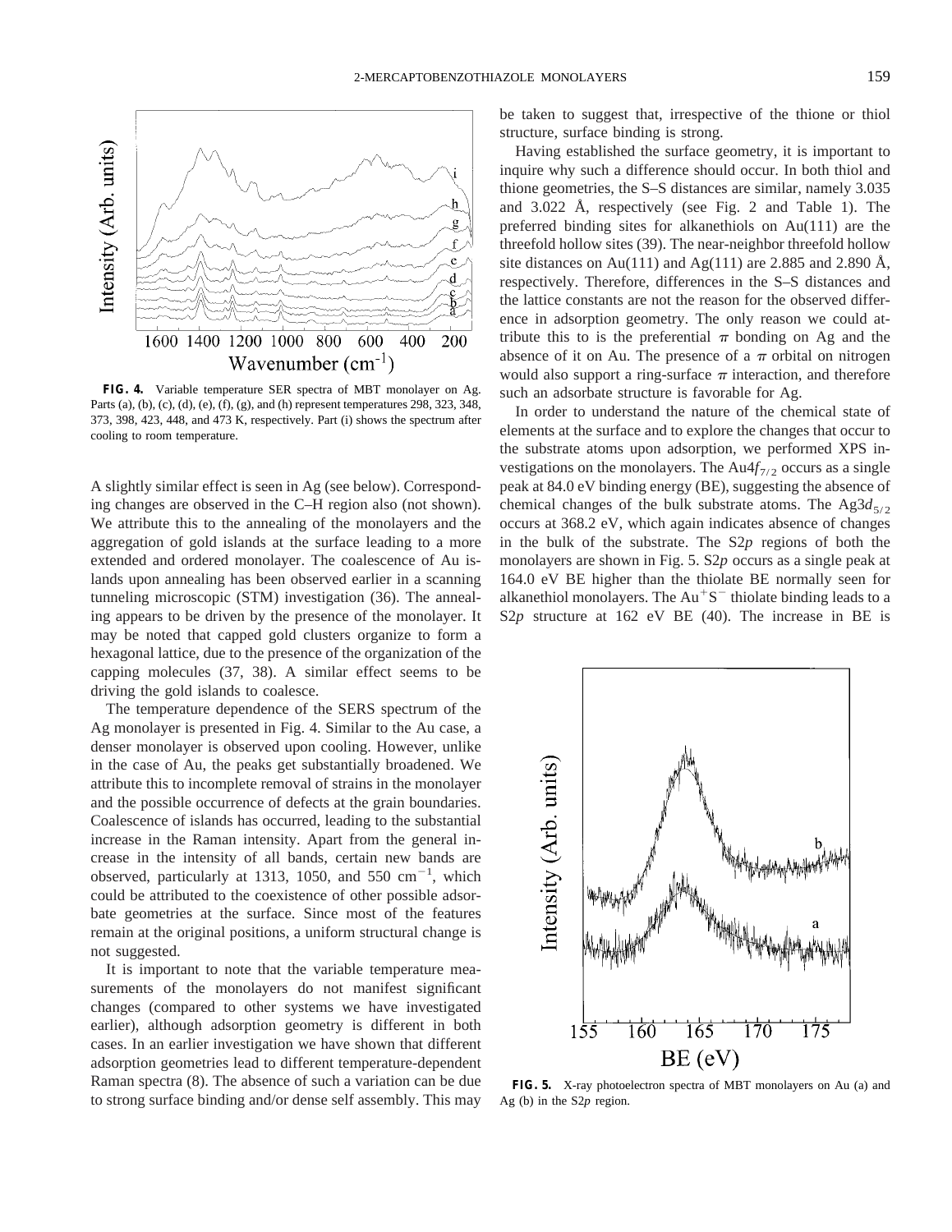attributed to the covalent nature of the binding. Although dissociative chemisorption has occurred in Ag, leading to the thiolate structure, the charge appears to be heavily delocalized, as one would expect from the structure. It is seen that two separate features are not observed corresponding to the two sulfurs. Both thiol and thione forms in the solid state would show peaks in the range 163–164 eV BE, and two distinct features are not expected at the instrumental resolution (1eV).

A general observation is that the intensity of the peaks is lower on Au than on Ag. This may be seen from the extent of noise present in the spectrum. This is the case with other regions also. Seemingly the surface coverage is poor on Au (an aspect supported by electrochemical studies, see above), which could be the reason for the large intensity enhancement of peaks in SERS upon heating. However, the difference in intensity could also be attributed to the difference in adsorbate geometry on these surfaces as well. Since the molecules are adsorbed perpendicular to the surface on Au, the thickness of the monolayer is larger than on Ag. Consequently, the inelastic scattering of S2*p* photoelectrons will be greater on Au contributing to the lower intensity. However, the extent of intensity reduction is not fully explainable from this cause alone and both factors appear to be responsible.

The C1*s* and N1*s* regions of Au and Ag monolayers are shown in Figs. 6A and 6B, respectively. C1*s* appears as a single peak at 285.0 eV BE, characteristic of adsorbed hydrocarbons and alkane thiolate SAMs (6). The N1*s* feature in the Au monolayer appears at 398.8 eV and in Ag it is at 400.2 eV BE, characteristic of adsorbed amines and other similar systems (41). The small difference in N1*s* binding energies can be understood in terms of X-ray-induced chemical changes. The general observation on intensities made earlier is valid here too.

# **CONCLUSION**

We have demonstrated the difference in adsorption geometries of MBT monolayers on Au and Ag. An analysis of the C–S region with the help of *ab initio* MO calculations suggests that MBT adsorbs in the thione form on Au and in the thiol form on Ag. We conclude that the molecular plane of MBT is perpendicular to the surface on Au and parallel to the surface on Ag, and this may be due to the preferential  $\pi$  bonding on Ag, which is absent on Au. The most significant feature of MBT monolayers is their stability up to a temperature of 473 K. The enhancement of peak intensities with temperature is explained as being due to the annealing of the monolayers and the subsequent formation of well-ordered and extended molecular assembly as a result of the aggregation of metal islands. We have also shown the covalent nature of surface binding from the S2*p* XPS data.



**FIG. 6.** X-ray photoelectron spectra in the C1*s* (A) and N1*s* (B) regions of Au (a) and Ag (b) monolayers. Due to poor signal quality, the N1*s* region of the Au monolayer is more noisy.

#### **ACKNOWLEDGMENTS**

T.P. thanks the Department of Science and Technology, Government of India, Rajiv Gandhi Foundation, and Jawaharlal Nehru Centre for Advanced Scientific Research for funding this research program on SAMs. N.S. thanks the Council of Scientific and Industrial Research, New Delhi, for the award of a research fellowship.

#### **REFERENCES**

- 1. Whitesides, G. M., Ferguson, G. S., Allara, D. L., Scherson, D., Speaker, I., and Ulman, A., *Surf. Chem.* **3,** 49 (1993).
- 2. Ulman, A., *in* "An Introduction to Ultrathin Organic Films: From Langmuir Blodgett to Self Assembly." Academic Press, New York, 1991.
- 3. Cooks, R. G., Ast, T., Pradeep, T., and Wysocki, V. H., *Acc. Chem. Res.* **27,** 316 (1994). [An overview of reactions of ions at molecular surfaces can be found here]
- 4. Bindu, V., Dorothy, A., and Pradeep , T., *Int. J. Mass Spectrom. Ion Processes* **155,** 69 (1996).
- 5. Bindu, V., Venkataramanan, M., and Pradeep, T., *Mol. Phys.,* in press.
- 6. Bindu, V., and Pradeep, T., *Vacuum* **49,** 63 (1998).
- 7. Sandhyarani, N., and Pradeep, T., *Vacuum* **49,** 279 (1998).